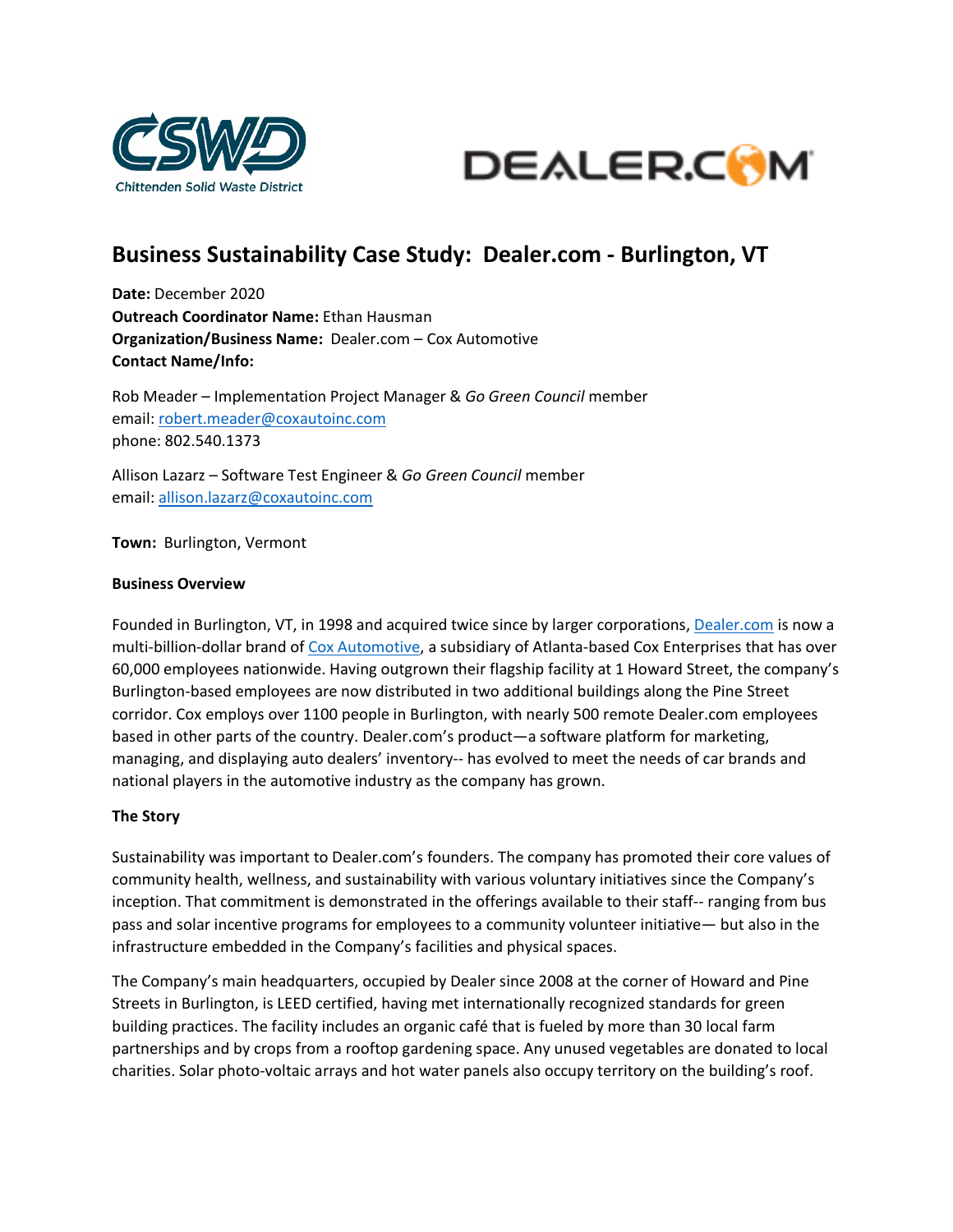# **A Commitment to Composting**

Dealer.com's composting program serves as an example of forward-thinking design. Their infrastructure for compost collection was part of the company's original plans for their internal food service space. The various iterations of cafés at both their main facility and other office spaces in Burlington are equipped for compost collection and divert food waste through donation and compost pickup with a local hauling company.

Unlike most Burlington-area companies with composting programs, Dealer.com's efforts were prompted neither by the passage of Act 148— "Vermont's Universal Recycling & Composting Law" — in 2012 nor by encouragement from the Chittenden Solid Waste District (CSWD). Dealer.com had already been composting scraps from their internal food service for years before Act 148's phased-in food waste requirement applied or CSWD learned of their program.

#### **Partnering with CSWD**

Dealer.com has been working with CSWD for several years in many ways, but the partnership began at a small scale. Dealer invited CSWD staff to help educate their employees about responsible waste management in 2016 and then partnered with CSWD's Waste Warrior program for on-the-ground assistance helping attendees navigate the waste streams at *Dealerpalooza*, a private staff party sponsored by the Company, in 2017.

CSWD has been working more closely with Dealer.com since Cox revitalized its *Go Green Council* (GGC) in 2018. Through the expanded collaboration, CSWD has provided staff training, grant funding for multistream waste stations, and technical assistance with waste audits, among other forms of support.

The partnership is ongoing, but data compiled from CSWD-assisted waste audits conducted by the *GGC* in 2018 and 2019 serve as the primary basis for understanding the impacts of Dealer.com's recent sustainability initiatives.

#### **Challenges**

- Communication challenges inherent in having several layers of materials management administration, including a third-party responsibility for hauling contracts.
- Inconsistent waste management and collection procedures due to limited communication with (external) custodial vendor.
- Feedback deficiencies with contracted hauler about contaminated loads and problematic bagged material in recycling and compost streams.
- Employee confusion about compostability of serving ware— used by internal food service and for employee takeout meals from local businesses.
- Staff turnover staffing transitions and evolving *Go Green Council* membership.
- Organizational structures and silos naturally limit opportunities for effective coordination among GGC, Human Resources, Facilities, and Corporate sustainability stakeholders.
- Limited integration of waste-management training into new employee orientation process and few formal opportunities to educate staff about progress toward Cox's long-term goals and what employees can do to advance them.
- Need to interpret and reconcile waste-management data from multiple sources that use measures with varying degrees of granularity.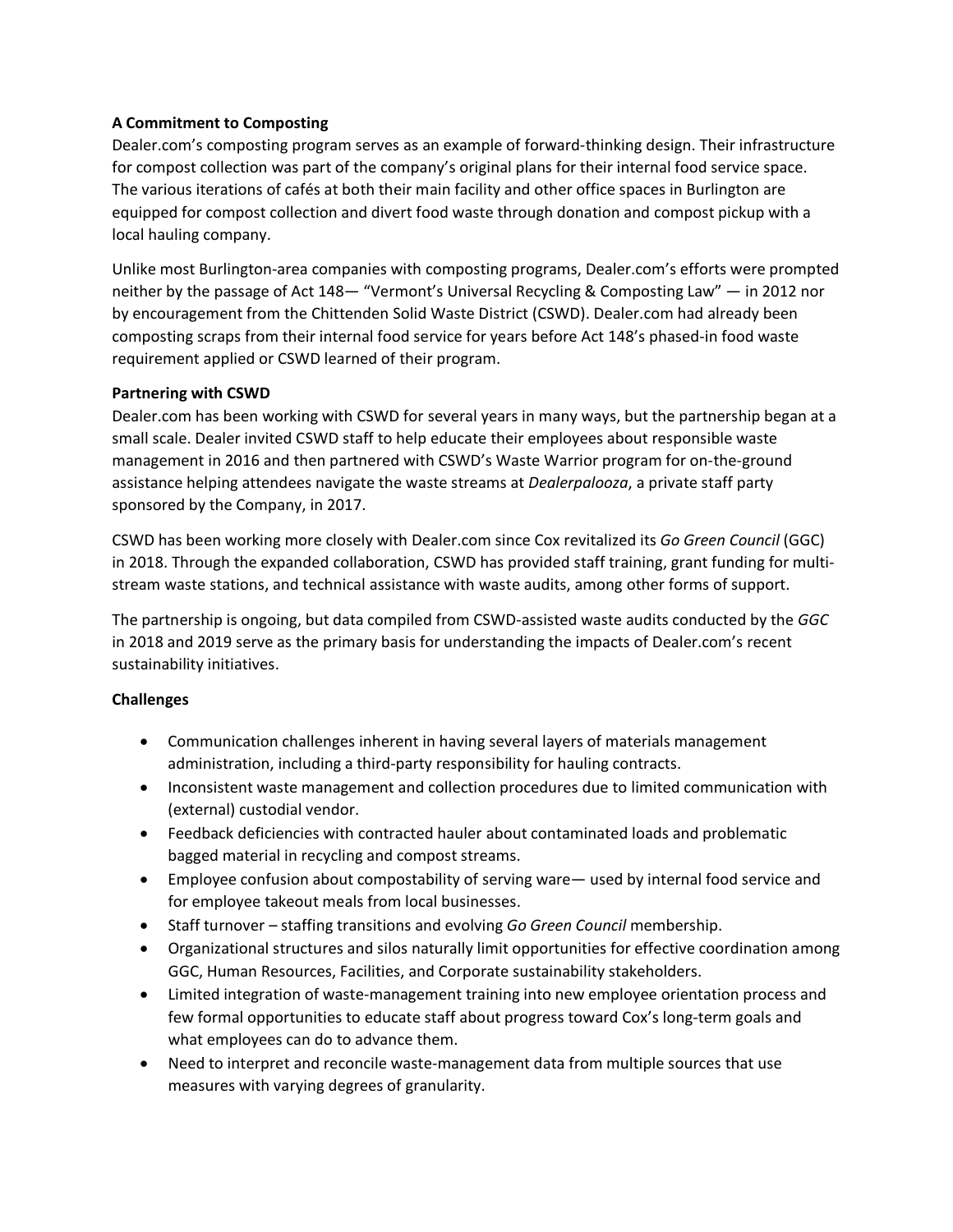- Original method of evaluating progress toward zero-waste goal did not assess how much material in "diverted" streams was likely to be ultimately landfilled as contamination.
- Considerations and staff training specific to Vermont's solid waste requirements, which include a phased–in prohibition on throwing food waste in the trash, must be factored into Corporate resources and efforts.
- Physical space challenges:
	- Insufficient floor space to accommodate containers for 3 waste streams
	- Open and widely spread-out office environment (pod layout)
	- Multiple buildings having multiple eateries and breakrooms
	- Sound impacts and electrical limitations preventing installation of air hand-dryers (resulting in hand-drying paper towels constituting an estimated 10-20% of all material collected as trash in 2018)

# **Initiatives & Solutions**

Goal setting:

- Dealer.com adopts [Cox Conserves'](https://www.coxenterprises.com/cox-conserves) three major, national sustainability goals:
	- "Zero Waste to Landfill" by 2024
	- "Carbon Neutral" by 2044
	- "Water Neutral" by 2044
- GGC sets shorter-term goals specific to Dealer.com employees and facilities:
	- Removal of desk-side trash & recycling bins from most individual workstations, first at 1 Howard and then at Lakeside workspaces, in favor of using more centralized, communal waste stations.
	- Reuse of all retired desk-side bins through community outreach and donation.
	- Increased employee awareness of Dealer's sustainability goals, opportunities for improvement, and responsible waste management practices.

# Personnel & Communication:

- Appointment of a Dealer.com employee volunteer, Robert Meader, to represent Cox Conserves in late 2016 becomes an important first step in pursuit of Cox Conserves' sustainability targets.
- Sustainability efforts at Dealer.com get considerably more traction in 2018 with Meader 's return to his role enhanced by the appointment of three additional Cox Conserves representatives to form a four-member sustainability team.
- Despite some annual turnover, this team, termed the *Go Green Council* (GGC)*,* grows to include six appointees in 2019. Importantly, one of the new members is a Maintenance Technician equipped to address logistical and operational challenges as a member of the Facilities Team. In addition to serving as a natural liaison with operations staff, significantly improving internal communication and coordination, he also brings a boots-on-the-ground perspective to the conversations about improving waste management and reducing compost/recycling stream contamination at Dealer.com facilities.
- A new janitorial contract through a different vendor and a new Director of Facilities provides an opportunity for the GGC to tighten internal coordination, revisit collection procedures, and renew focus on reducing contamination and improving material capture on the operations side.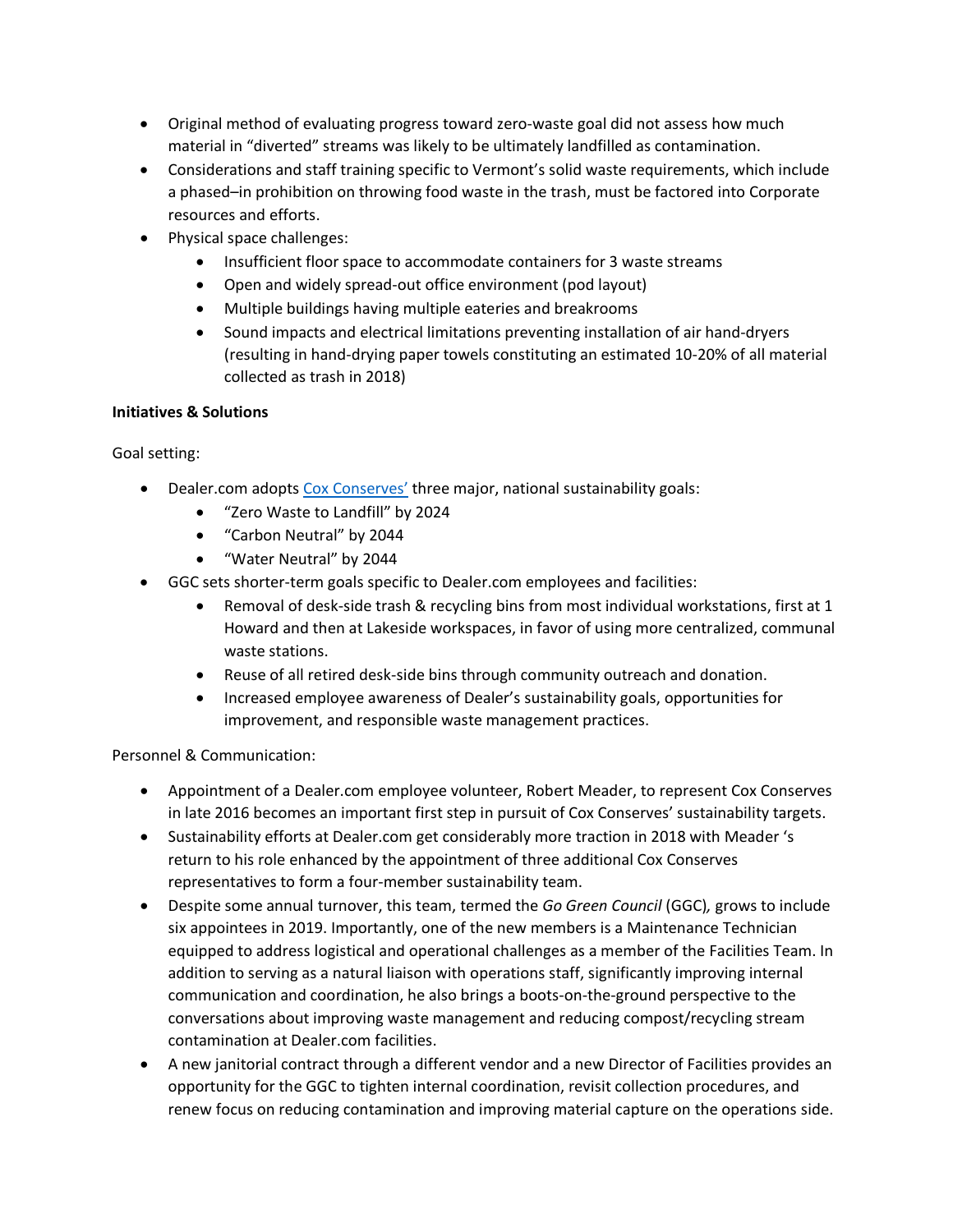Collection infrastructure:

- Compost collection containers built into plans and infrastructure in internal eateries since those spaces were originally designed for food service.
- Facility walk-through, container audit, and discussion of best management practices with CSWD
- Improved labelling and signage using CSWD's standard decals and printed materials.
- [Container Grant](https://cswd.net/grants-and-funding/container-grants/) from CSWD for multi-stream waste stations to consolidate collection at their main building. Another container grant application approved by CSWD the following year for outfitting the Lakeside office location with consolidated waste stations, with Cox Conserves further subsidizing the purchase of multi-stream waste stations in 2019.
- Containers are deployed specifically to collect hand-drying paper towels in restrooms [\(pictured\)](https://cswd.net/wp-content/uploads/restroom-paper-towel-collection-setup.jpg) for composting along with custom signage [\(example #1;](https://cswd.net/paper-towels-are-compostable-with-logo-4/) [example #2\)](https://cswd.net/paper-towels-only-png-3/), developed by a GGC member, that direct them to that stream.
- The *Kick the Can Initiative* encourages employees to voluntarily give up their deskside waste containers in favor of utilizing new, consolidated waste stations (to encourage diversion through use of all three streams). Ultimately, individual bins are pulled from all shared pods, and Dealer's full inventory of collected deskside containers is donated to nearby non-profits for reuse.

# Employee Education & Training:

- A member of the GGC participates in a CSWD Materials Recovery Facility (MRF) tour to better understand what's recyclable locally and why.
- After touring, the staff member develops a blog post "*[What the MRF Is a MRF?](https://cswd.net/mrf-blog-post/)*" to share the information gleaned on the tour among Dealer staff and highlight the need for recyclable items to be clean. She ensures accuracy by having it reviewed by CSWD staff before posting it internally for employees.
- A group of Dealer.com staff and Cox Conserves employees visiting from Atlanta tour the MRF again six months later. Reflections from those attending are used as the content/basis for another blog reinforcing the importance of waste *reduction* via more conscientious consumption and purchasing decisions.
- A member of the GGC and a CSWD representative co-lead internal presentations about the importance of food waste diversion and what's accepted in compost and mixed recycling streams in Chittenden County. Presentations are held at both 1 Howard and Lakeside locations, with at least one of the presentations recorded for later sharing/viewing, to reach as many employees as possible. These sessions also serve to raise employee awareness about Cox Conserves' goals, highlight progress made toward them, and explain some of the assessment metrics and what they mean.
- Waste sorts conducted in two consecutive years offer additional opportunities for the staff to learn local specifications/requirements, understand compost/recycling constraints, note problematic items that are often discarded by employees, and explore opportunities for increasing diversion.
- GGC member serves as a liaison to CSWD by compiling employees' questions about recycling and composting to obtain accurate information that is then directed back to Dealer staff.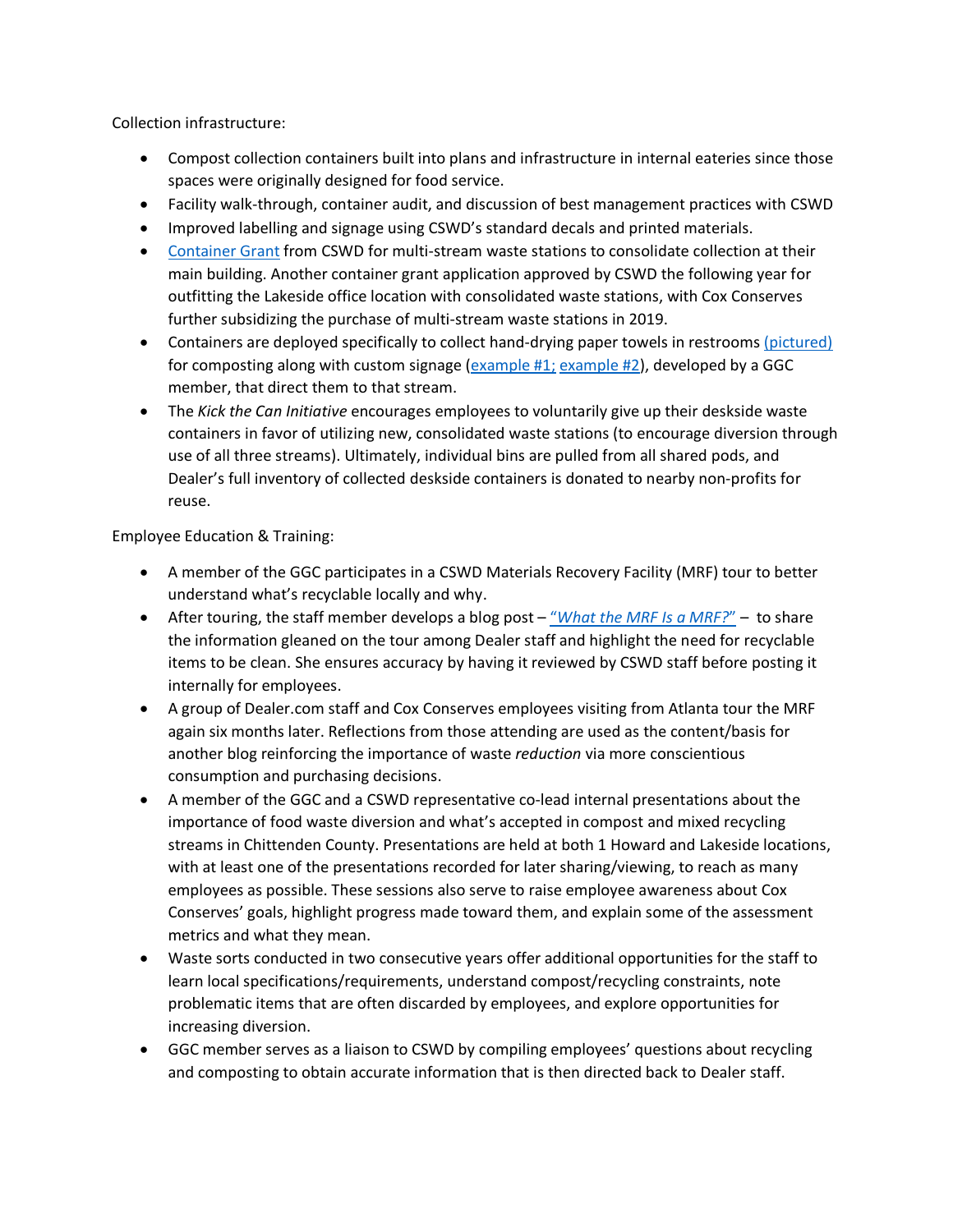- Prompted by GGC members noting confusion about proper disposal of certain food ware items (e.g., inconsistent labeling about compost-ability of paper cups provided by a nearby coffee shop), GGC develops [custom signage](https://cswd.net/coffee-cup-compostability/) to clear up the confusion about serving ware items that are commonly brought into the workplace and then discarded by Dealer.com employees. The signs are displayed in various high-profile locations, including near entrances and break rooms, to raise awareness among staff.
- *Trash Trolley Initiative:* Since not all employees attended the presentations or events sponsored by the group, members of the GGC go desk-to-desk throughout their offices for face-to-face employee education. Their goal being to spread "knowledge and best practices with a 3-stream in tow."
- *Low-Waste Team Lunches* resource: A GGC members compile a list of nearby eateries that use compostable or recyclable packaging for takeout/to-go meals. The list is distributed among Dealer.com staff on [a one-page document](https://cswd.net/team-lunch-guidelines-final-copy/) that also reminds employees to refuse non-divertible, single-use cutlery, plates, and other serving ware in favor of using durable (reusable) or compostable serving ware items available from Dealer.com's internal café.

# Introspective Evaluation:

- GGC identifies possible ongoing compost-contamination issue (food waste bagged in plastic) during facility walk-through with CSWD. After confirming the issue by communicating with internal departments, janitorial service, and the vendor providing organics service, GGC ultimately works with Facilities to revise custodial procedures and resolve the concern.
- Waste Audits—involving sorting through a multi-day sample of accumulated material in trash, recycling, and compost streams-- are conducted on an annual basis starting in 2018.
- The 2018 waste sort uncovers compost-ability questions about a paper product used by the internal café. Ultimately, CSWD helps the GGC and Café staff in concluding the product in question is not certified compostable and finds a compostable alternative for the café.
- The 2018 audit draws attention to paper towels as a significant proportion of the trash stream presenting a potential diversion opportunity. In response, GGC prioritizes composting of handdrying paper towels and implements collection systems for them in restrooms.
- GGC member seeks out organizations accepting food donations after noting large quantities of food waste from special events.
- Waste audits using actual samples often reveal less-favorable diversion rates (and other metrics) than what have previously been derived from raw data and extrapolation.

# **Employee Quotes**

"From now on, I'm going to do my research about what goes into my blue bin and what condition it needs to be in to complete the journey to its second life. It feels good to have this awareness and confidently do my part for the health and longevity of our community. (We'll never know whose straw was up the turtle's nose, but the takeaway is that it could've belonged to any of us, so the responsibility is on all of us.) *Reduce - Reuse - Recycle - Yehaw.*"

#### **-Samantha Rock, Dealer.com Performance Manager**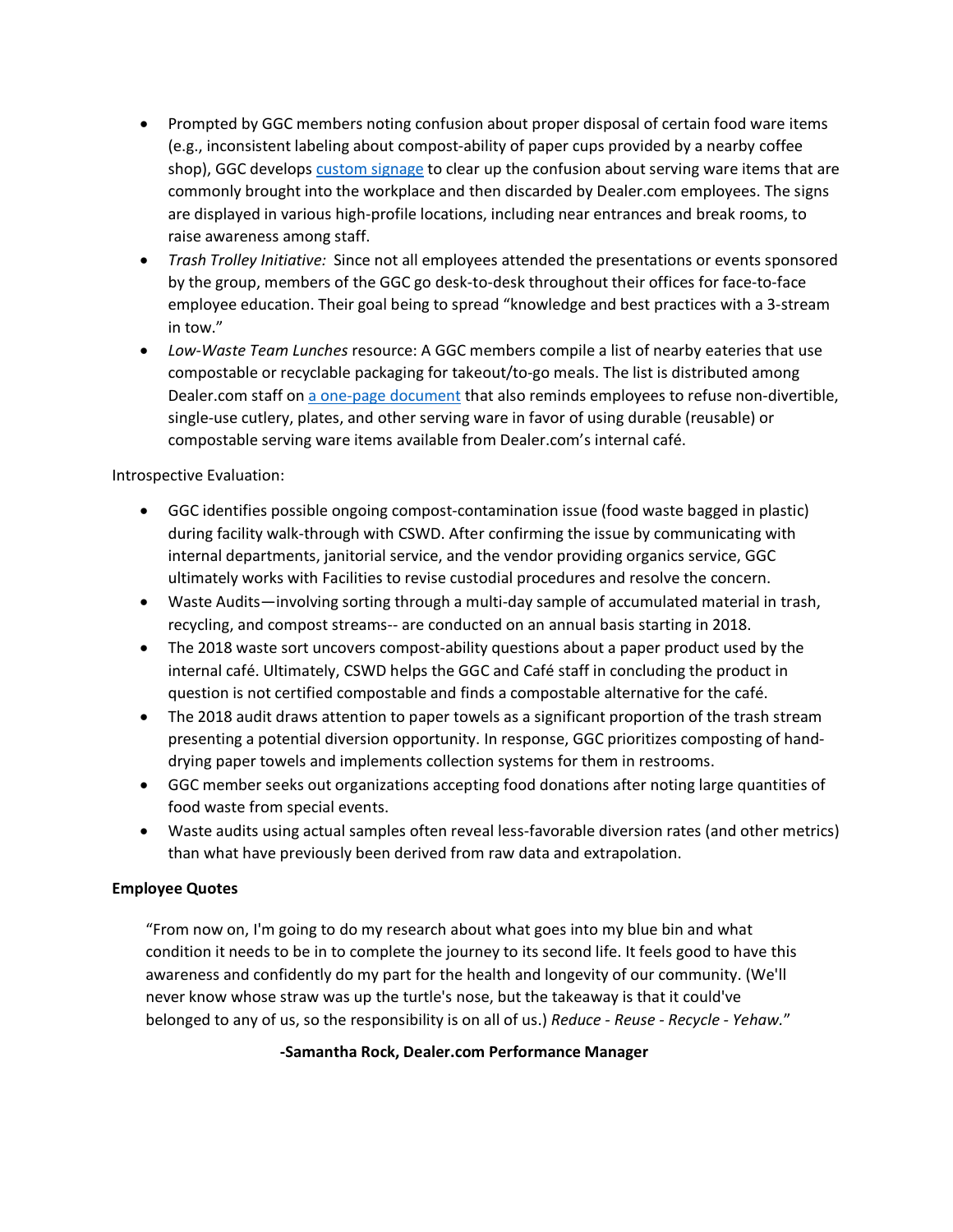"After visiting the MRF, I am making a conscious effort to avoid having to buy disposable anything anymore, because it just doesn't make sense... Really it starts with the consumer! ... We need to slow down and think about the things we buy and make a choice then and there. In reality, the best thing we can all do is work together to educate one another on the proper way to handle our waste to make the MRF we currently have most efficient."

# **-Shane Burgoon, Software Test Engineer**

# *Perspective from participation in Dealer.com's 2019 Waste Audit*:

"At home we're pretty good about waste, but there are times when we get lazy and definitely make mistakes. If I just think of myself it doesn't seem so bad, but when you see the collective errors it all gets quite humbling. Another thing that hit me was the human reason to why we clean containers. It's not just machines doing this work, and the spoiled food can attract bugs, maggots, and mice to the facilities. Now when I feel lazy about cleaning my yogurt container, I'll remember that it's making the job on the other end easier, healthier, and cleaner."

#### **-Jocellyn Harvey, Dealer.com Managed Services – Compliance Coordinator**

#### **Results**

Favorable change indicating progress toward sustainability ideals

Unfavorable trend indicating sustainability regression

| Annual estimates & rates are extrapolated from data collected<br>during waste audits conducted at 1 Howard Street facility on<br>6/7/18 & 10/10/19 | 2018                | 2019              | <b>Progress</b> |
|----------------------------------------------------------------------------------------------------------------------------------------------------|---------------------|-------------------|-----------------|
| <b>REDUCTION</b>                                                                                                                                   |                     |                   |                 |
| Est. Tons of True Trash Generated Annually                                                                                                         | 8.8                 | 6.4               | $-27%$          |
| Est. Tons of Material Landfilled Annually                                                                                                          | 27.2                | 10.9              | $-60%$          |
| Avg total waste generation - per employee, per day (lbs.)                                                                                          | .57                 | .47               | $-18%$          |
| <b>REUSE</b>                                                                                                                                       |                     |                   |                 |
| Durable plates & serving ware in use at café                                                                                                       |                     |                   |                 |
| Donations of deskside recycling bins to other local orgs                                                                                           | $\approx$ 250 units | $~\sim$ 400 units |                 |
| Donations of office furniture to local non-profit                                                                                                  |                     |                   |                 |
| <b>RECYCLING</b>                                                                                                                                   |                     |                   |                 |
| <b>Diversion Rate</b>                                                                                                                              | 53%                 | 77%               | $+24%$          |
| Capture/Recovery Rate for divertible materials                                                                                                     | 62%                 | 89%               | $+27%$          |
| <b>STREAM QUALITY/PURITY</b>                                                                                                                       |                     |                   |                 |